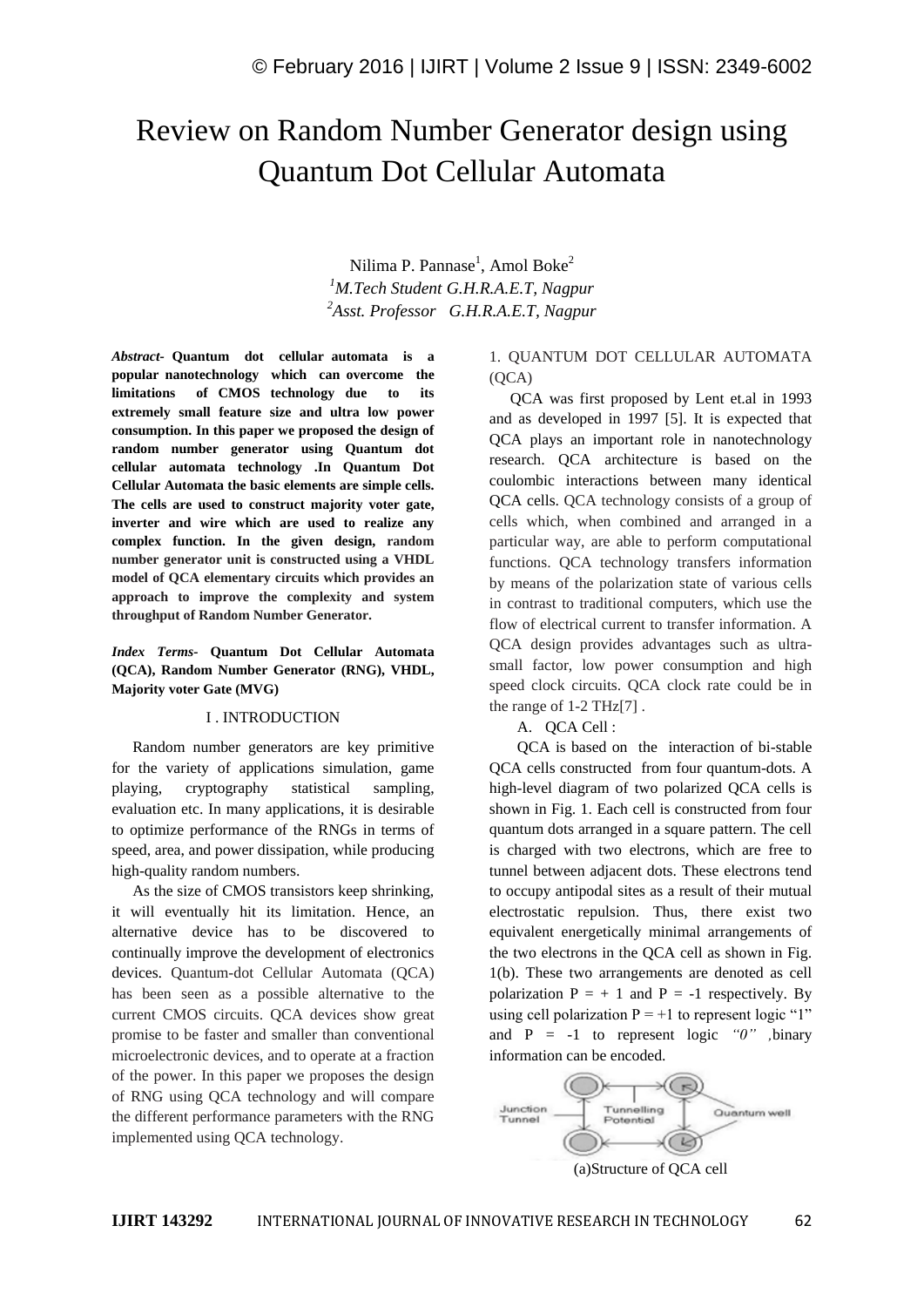

(b) Representing a binary digit with the help of two different polarizations of the localized electron

#### Fig 1 QCA Cell

Arrays of QCA cells can be arranged to perform all logic functions. This is due to the Columbic interactions, which influences the polarization of neighboring cells. QCA architectures have been proposed with potential barriers between the dots that can be controlled and used to clock QCA circuits.

B. QCA Logical Devices :

The fundamental QCA logic devices are the QCA wire, majority gate and inverter.

(a )QCA Wire*:* In a QCA wire, the binary signal propagates from input to output because of the electrostatic interactions between cells. The propagation in a  $90^{\circ}$  OCA wire is shown in Fig.2. Other than the  $90^{\circ}$  QCA wire, a 45<sup>°</sup> QCA wire can also be used. In this case, the propagation of the binary signal alternates between the two polarizations.





Fig 2. Information propagation through QCA wires

(b )QCA Inverter:A QCA layout of an inverter circuit is shown in Fig. 3. Cells oriented at  $45^{\circ}$  to each other take on opposing polarization. This orientation is exploited here to create the inverter shown in this figure



Fig 3. Two different topologies of QCA inverter

(c) QCA Majority voter Gate: The QCA MVG performs a three-input logic function. Assuming the inputs are A ,B and C the logic function of the MVG is

$$
M(A,B,C)=AB+BC+AC
$$

| A | B | C | MV(A,B,C) |
|---|---|---|-----------|
| 0 | 0 | 0 | 0         |
| 0 | 0 | 1 | 0         |
| 0 | 1 | 0 | 0         |
| 0 | 1 | 1 | 1         |
| 0 | 1 | 1 | 1         |
| 1 | 0 | 0 | 0         |
| 1 | 0 | 1 | 1         |

\n
$$
\begin{bmatrix} \frac{1}{2} & \frac{1}{2} & \frac{1}{2} & \frac{1}{2} & \frac{1}{2} \\ \frac{1}{2} & \frac{1}{2} & \frac{1}{2} & \frac{1}{2} & \frac{1}{2} \\ \frac{1}{2} & \frac{1}{2} & \frac{1}{2} & \frac{1}{2} & \frac{1}{2} \\ \frac{1}{2} & \frac{1}{2} & \frac{1}{2} & \frac{1}{2} & \frac{1}{2} & \frac{1}{2} \\ \frac{1}{2} & \frac{1}{2} & \frac{1}{2} & \frac{1}{2} & \frac{1}{2} & \frac{1}{2} & \frac{1}{2} \\ \frac{1}{2} & \frac{1}{2} & \frac{1}{2} & \frac{1}{2} & \frac{1}{2} & \frac{1}{2} & \frac{1}{2} & \frac{1}{2} & \frac{1}{2} \\ \frac{1}{2} & \frac{1}{2} & \frac{1}{2} & \frac{1}{2} & \frac{1}{2} & \frac{1}{2} & \frac{1}{2} & \frac{1}{2} & \frac{1}{2} & \frac{1}{2} & \
$$





(c) Representation of Majority voter gate Fig 4 Majority Voter Gate

#### II. LITERATURE REVIEW

David B. Thomas and Wayne Luk [1] implemented LUT optimized (LUT-OPT), LUT – FIFO and LUT –SR random number generator for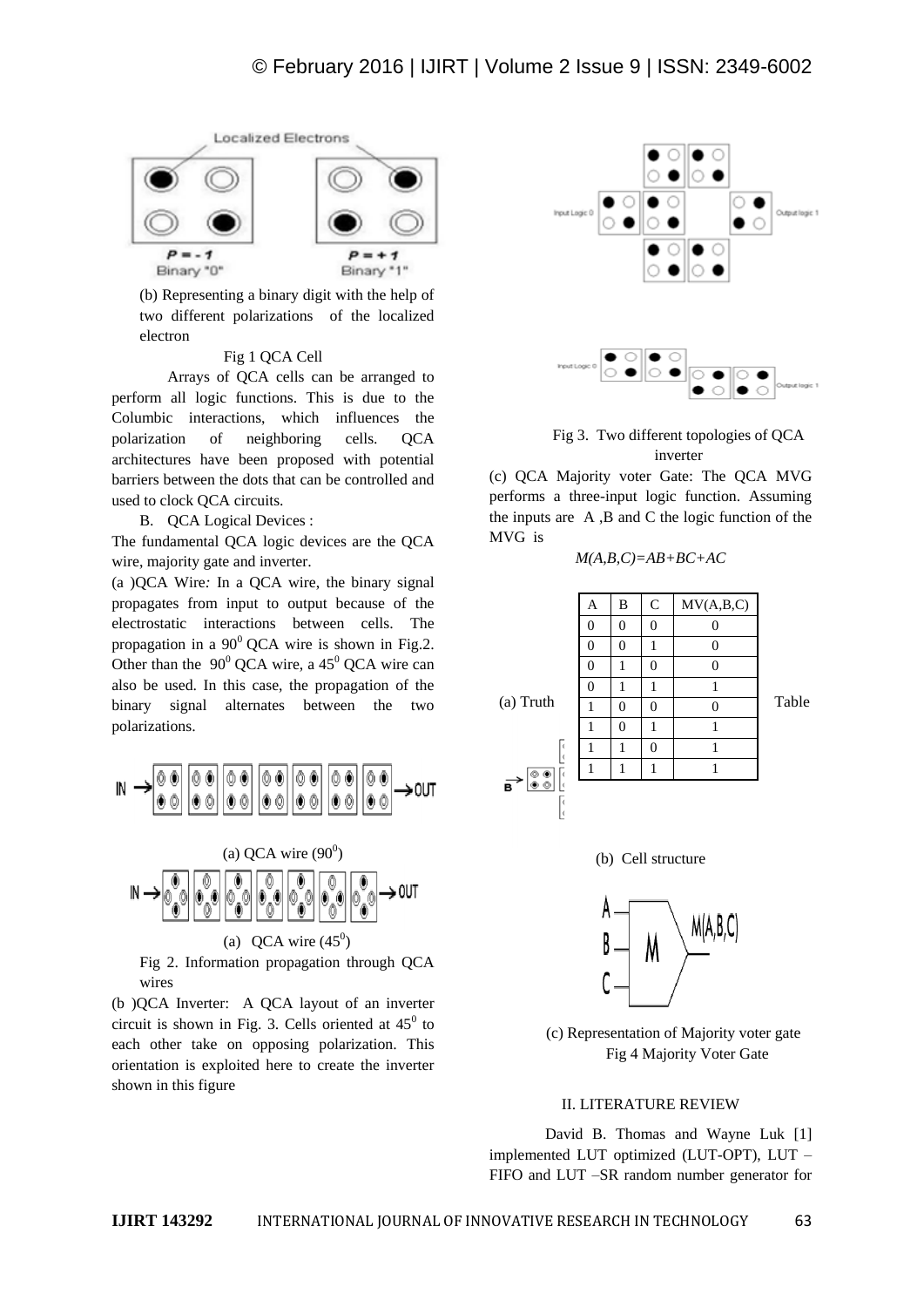FPGA architectures. The LUT-OPT generator uses the absolute minimum resources of one LUT per generated bit, but if we wishes to use all 1024 generated bits it is far less efficient than the LUT-SR-1024, the LUT-FIFO generator can provide very long periods , but requires the use of a block RAM while the FIFO in a LUT-FIFO RNG is usually an expensive block RAM. In new LUT-SR generator LUTs are configured as shift registers. Configuring LUTs as shift registers provides an attractive means of adding more storage bits to a binary linear generator which provides a useful mid-point between the two, with a good balance between resource utilization and good quality .

LDPC decoder implemented by Muhammad Awais, Marco Vacca, Mariagrazia Graziano, Massimo Ruo Roch and Guido Masera [4]using VHDL model of QCA elementary circuit. In VHDL model ,for each clock phase a register is used to model the propagation delay, while ideal wire and gates (majority voters and inverters) with no delay are used to model the logic behavior of the circuit. The performance of LDPC decoder using CMOS and QCA technology are compared on the basis of different parameters like area ,power dissipation which shows that QCA technology can be use to implement applications characterized by very high processing complexity

Lee Ai Lim, Azrul Ghazali, Sarah Chan Tji Yan, Chau Chien Fat [2] implemented Sequential circuits such as gated D latch, RS latch, JK flip-flop, T flip-flop, D flip-flop, 2-bit counter, 4-bit counter, and 4-bit shift register in QCA architecture.These circuit are implemented using MVG and after simulation ,size and no of cells required for this circuit are calculated. It has been shown that area required to implement the given sequential circuit is significantly reduced using QCA.

#### III. PROPOSED WORK

This paper focuses the comparative study of Random number generator proposed by David B. Thomas and Wayne Luk[1] using CMOS technology and proposed circuit using QCA. In LUT-SR RNG [1] for FPGA implementation LUTS are configured as shift register to provide random bits to EX-OR unit and resulting EX-ORing of input bits efficiently generates random Numbers.

Studies shows that any combinational and sequential circuit can be designed using QCA building block majority voter gate, inverter and

wire with minimum complexities in comparison with current transistor based Technology. Flip flops and EX-OR gate which are the key components of RNG can be implemented using QCA. M. Kianpour and R. Sabbaghi-Nadooshan[5] implemented a new 2-input and 3-input XOR gate (exclusive OR gate) based on QCA with the minimum delay, area and complexities. Sequential circuits like flip flops, latches ,counters , shift register ,counter can be efficiently implemented by majority gate from the Boolean equation of the respective digital circuit[2] .The proposed design offers better performance characteristics in terms of speed and area than that of RNG implemented using CMOS technology. It can be further modified to improve the randomness of the Random numbers.



Fig 5. Block Diagram

#### IV. CONCLUSION

 We will design and simulate the LUT-SR optimized RNG using CMOS and proposed design using QCA in VHDL language with the help of Xilinx tool .As QCA offers faster speed, smaller size, and lower power consumption than transistorbased technology , comparative study of both the designs will show that proposed design offers faster speed , low power consumption and less area for the QCA based RNG.

#### **REFERENCES**

[1] David B. Thomas ,Wayne Luk-The LUT-SR Family Of Random Number Generators For FPGA Architectures *IEEE Transactions On Very Large Integration (VLSI) System 1063–8210/ © 2012 IEEE*

[2] Lee Ai Lim, Azrul Ghazali, Sarah Chan Tji Yan, Chau Chien Fat- Sequential ckt